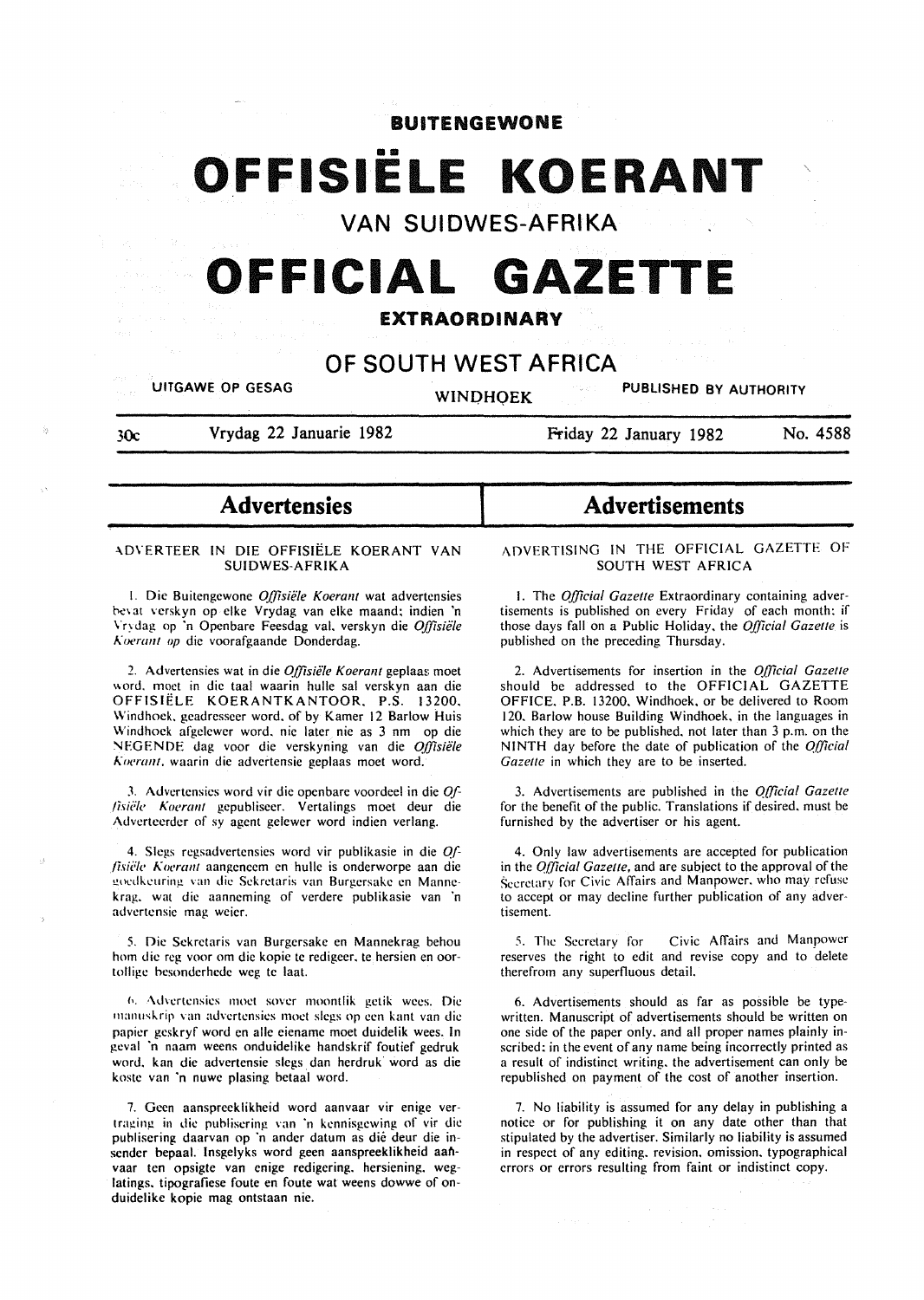8. Die insender word aanspreeklik gehou vir enige skadevergoeding en koste wat voortvloei uit enige aksie wat weens die publisering. hetsy met of sonder enige weglating. foute. onduidelikhede of in walter vorm ook al. van 'n kennisgewing teen die Administrateur-generaal ingestel word.

9. Die jaarlikse intekengeld op die *Offisiiile Koerant* is R 12.50 posvry in hierdie Gebied en die Republiek van Suid-Afrika. verskrygbaar by die here Die Suidwes-Drukkery Beperk. Posbus 2196. Windhoek. Oorsese intekenaar& moet posgeld vooruitbetaal. Enkel eksemplare van die *Qffisiële 1\oerant is* verkrygbaar van die here Die Suidwes-Drukkery Beperk. Posbus 2196. Windhoek. teen 30c per eksemplaar. Eksemplare word vir slegs twee jaar in voorraad gehou.

10. Die koste vir die plasing van kennisgewings is soos volg en is betaalbaar by wyse van tjeks. wissels. pos- of geldorders:

#### LYS VAN VASTE TARIEWE

| Gestandaardiseerde kennisgewings                                                                                                                                                              | Tarief per   |
|-----------------------------------------------------------------------------------------------------------------------------------------------------------------------------------------------|--------------|
| r itteration of environment                                                                                                                                                                   | plasing<br>R |
|                                                                                                                                                                                               | R3.25        |
| Aktes: Verlore dokumente                                                                                                                                                                      | 6.00         |
| Boedelwettekennisgewings: Vorms J. 297, J. 295, J.                                                                                                                                            | 5.00         |
|                                                                                                                                                                                               | 2.00         |
| Derdeparty assuransie-eise om skadevergoeding                                                                                                                                                 | 2.50         |
| Insolvensiewet en maatskappywettekennis-<br>gewings: J. 28, J. 29, Vorms 1 tot 9                                                                                                              | 4.00         |
|                                                                                                                                                                                               |              |
| Vorms 2 en 6 - bykomstige verkla-<br>L.W.<br>rings volgens woordetaltabel, toegevoeg tot die<br>basiese tarief.                                                                               |              |
| Naamsverandering (vier plasings)<br>Naturalisasiekennisgewings (insluitende 'n her-                                                                                                           | 25.00        |
| Onopgeëiste geld - slegs in die buitengewone $Of$ -<br>fisiële Koerant, sluitingsdatum 15 Januarie (per in-                                                                                   | 2.00         |
| skrywing van "naam, adres en bedrag")                                                                                                                                                         | 0.80         |
|                                                                                                                                                                                               | 5.00         |
| Slumopruimingshofkennisgewings, per perseel<br>Verlore lewensversekeringspolisse                                                                                                              | 4.00<br>2.00 |
| Nie gestandaardiseerde kennisgewings                                                                                                                                                          |              |
| Maatskappykennisgewings:                                                                                                                                                                      |              |
| Kort kennisgewings: Vergaderings, besluite,<br>aanbod van skikking, omskepping van maat-<br>skappy, vrywillige likwidasies, ens.: sluiting<br>van oordrag van lederegisters en/of verklarings | 11.00        |
| Dranklisensie kennisgewings (in buitengewone Of-<br>koerante, t.w. Junie/Tvl. Novem-<br>fisiële<br>ber/Kaap. Januarie/OVS April/Natal) per                                                    |              |
| Verklaring van dividende met profytstate, notas in-                                                                                                                                           | 7.00         |
| Lang kennisgewings: Oordragte, veranderings met                                                                                                                                               | 25.00        |
| betrekking tot aandele of kapitaal, aflossings,                                                                                                                                               |              |
| besluite. vrywllige likwidasies                                                                                                                                                               | 37.00        |
| Handelsmerke in Suidwes Afrika<br>Likwidateurs en ander aangesteldes se kennisge-                                                                                                             | 11.00        |
| wings                                                                                                                                                                                         | 7.00         |

8. The advertiser will be held liable for all compensation and costs arising from any action which may be instituted against the Administrator-General as a result of the publication of a notice with or without any omission. errors. lack of clarity or in any form whatsoever.

9. The subscription for the *Official Gazette* is R 12.50 per annum. post free in this Territory and the Republic of South Africa. obtainable from Messrs. The Suidwes-Drukkery Limited. P.O. Box 2196. Windhoek. Postage must be prepaid by overseas subscribers. Single copies of the *Official Gazette* may be obtained from The Suidwes-Drukkery. Limited. P.O. Box 2196. Windhoek. at the price of 30c per copy. Copies are kept in stock for only two years.

10. The charge for the insertion of notices is as follows and is payable in the form of cheques. bills. postal or money orders:

#### LIST OF FIXED TARIFF RATES

Standardised notices

| asing | the construction of the company                                                                                                                                                             | <b><i>insertion</i></b> |
|-------|---------------------------------------------------------------------------------------------------------------------------------------------------------------------------------------------|-------------------------|
| R     | 2018年12月10日 10月                                                                                                                                                                             | R                       |
|       | and the state of the state of the state of the state of the state of the state of the state of the state of the                                                                             | R3.25                   |
| 3.25  | Deeds: Lost                                                                                                                                                                                 | 6,00                    |
| 6.00  |                                                                                                                                                                                             | 5.00                    |
| 5.00  | Administration of Estates Acts notices: Forms J.                                                                                                                                            |                         |
| 2.00  |                                                                                                                                                                                             | 2.00                    |
| 2.50  | Third party insurance claims for compensation.<br>Insolvency Act and Company Acts notices: J                                                                                                | 2.50                    |
| 4.00  |                                                                                                                                                                                             | 4.00                    |
|       |                                                                                                                                                                                             |                         |
|       | $N.B.$ - Forms 2 and 6 - additional state-<br>ments according to word count table, added to<br>the basic tariff.                                                                            |                         |
|       |                                                                                                                                                                                             |                         |
| 25.00 | Change of name (four insertions)<br>Naturalisation notices (including a reprint for the                                                                                                     | 25.00                   |
| 2.00  |                                                                                                                                                                                             | 2.00                    |
|       | Unclaimed moneys - only in the extraordinary<br>Official Gazette, closing date 15 January (per en                                                                                           | $\hat{\mathcal{L}}$     |
| 0.80  | try of "name, address and amount")                                                                                                                                                          | 0.80                    |
| 5.00  |                                                                                                                                                                                             | 5.00                    |
| 4.00  | Slum Clearance Court notices, per premises                                                                                                                                                  | 4.00                    |
| 2.00  | Lost life insurance policies                                                                                                                                                                | 2.00                    |
|       |                                                                                                                                                                                             |                         |
|       | Non standardised notices                                                                                                                                                                    |                         |
|       |                                                                                                                                                                                             |                         |
|       | Company notices:                                                                                                                                                                            |                         |
|       | Short notices: Meetings, resolutions, offer of<br>compromise, conversion of company, voluntary<br>windings-up: closing of transfer or members'<br>registers and/or declaration of dividends | 11.00                   |
| 11.00 | Liquor Licence notices (in extraordinary Gazettes,<br>June/Tyl. November Cape,<br>viz. –<br>January/O.F.S., April/Natal), per bilingual                                                     |                         |
| 7,00  | Declaration of dividend with profit statements, in                                                                                                                                          | -7.00                   |
| 25.00 | Long notices: Transfers, changes in respect of<br>shares or capital, redemptions, resolutions,                                                                                              | 25.00                   |
| 37.00 | see syntantary liquidations and management and an                                                                                                                                           | -37.00                  |
| 1,00  | Frade marks in South West Africa                                                                                                                                                            | 11.00                   |
|       | Liquidator's and other appointees' notices                                                                                                                                                  | 7.00                    |
|       |                                                                                                                                                                                             |                         |

*Rate per*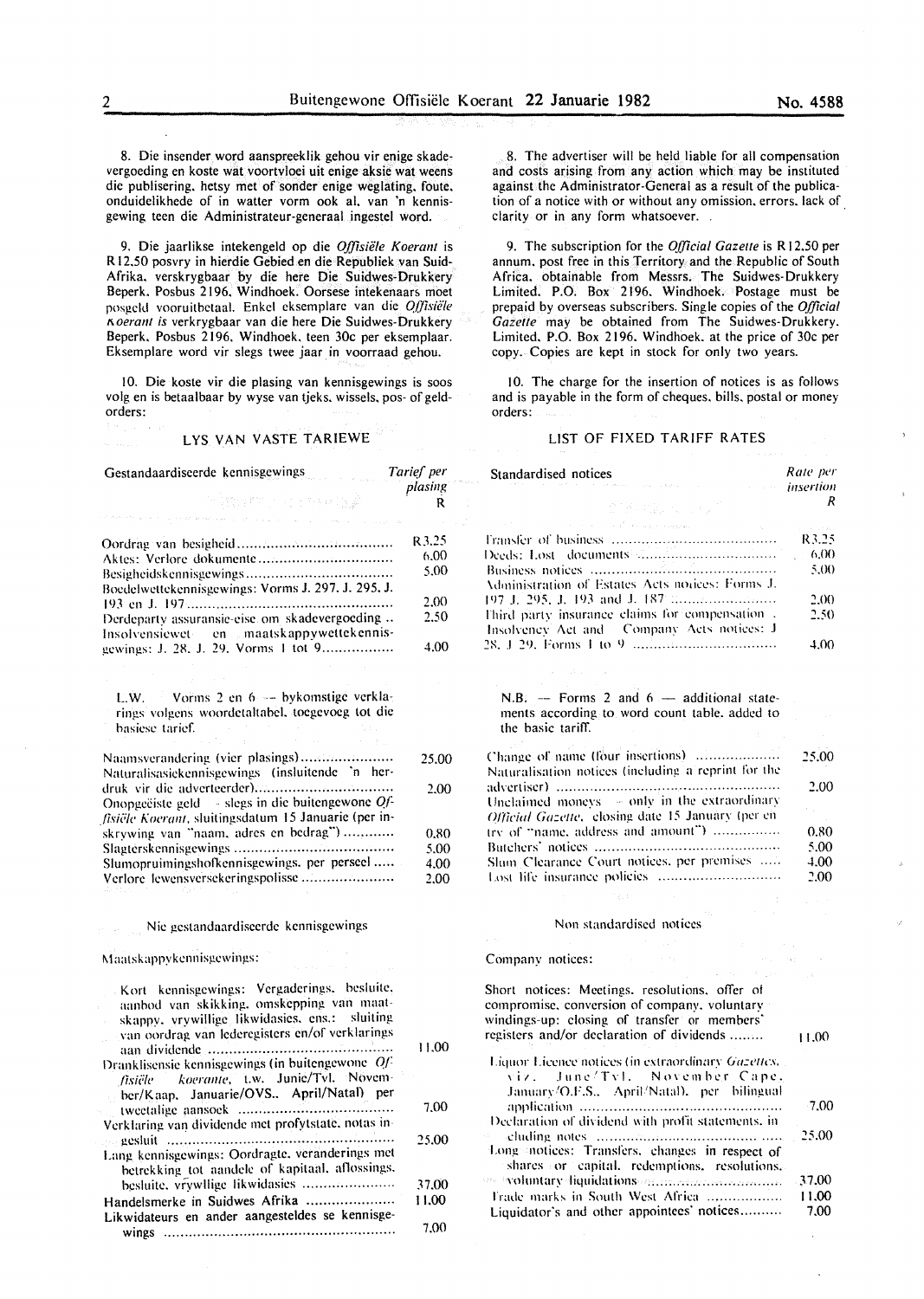Geregtelike en ander openbare verkope:

|                                        | 18.00 |
|----------------------------------------|-------|
| Openbare veilings, verkope en tenders: |       |
|                                        | 6.00  |
|                                        | 15.00 |
|                                        | 23.00 |

#### Orders van die Hof:

| Voorlopige en finale likwidasies of sekwe-    |                |
|-----------------------------------------------|----------------|
|                                               | 14.00          |
| Vertalings of veranderings in kapitaal, same- |                |
| smeltings, aanbod van skikking                | 37.00          |
| Geregtelike besture, kurator bonis en soort-  |                |
| gelyke en uitgebreide bevel nisi              | $37.00 \times$ |
| Verlenging van keerdatum                      | 4.00           |
| Tersydestellings en afwysings van petisies (J |                |
|                                               | 4.00           |
|                                               |                |

II. Die koste vir die plasing van advertensies. behalwe die kennisgewings wat in paragraaf 10 genoem word, is teen die tarief van 56c per em dubbelkolom. (Gedeeltes van 'n em moet as volle cm bereken word).

' 12. Geen advertensie word geplaas nie tensy die koste vooruitbetaal is. Tjeks. wissels, pos- en geldorders moet aan die Sckretaris, Burgersake en Mannekrag betaalbaar gemaak word.

Vorm/Form J 187

#### LIKWIDASIE- EN DISTRIBUSIEREKE- · NING IN BESTORWE BOEDELS WAT TER INSAE LE

Ingevolge artikel 35(5) van Wet 66 van 1965, word hierby kennis gegee dat duplikate van die likwidasie- en distribusierekenings (eerste en finale. *tensy anders vermeld)* in die hoedels hieronder vcrmcld. in die kantore van die Meesters en Landdroste soos vermeld en gedurende 'n tydperk van 21 tlae (of korter of Ianger *indien spesiaal 1•erme!d)* vanaf gemelde datums of vanaf datum van publikasie hiervan, as dit later is, ter insae lê van alle persone wat daarby belang het. *#* 

Indien binne genoemde tydperk geen besware daarteen by die hetrokke Mcesters ingedien word nie. gaan die eksekuteurs oor tot die uitbetalings ingevolge gemelde rekenings.

98/81 - BLAAUW Johannes Andreas Jacobus 090720-5022-00-3 Luderitz Johanna Maria Blaauw (gebore Burger) 190604-0006-006 Luderitz Windhoek Barclays National Bank Limited, Trustee Branch. P.O. Box 460, Windhoek.

235/81 -JANSEN Hendrik Lodewyk 0504-1530-1400- 5 Mariental Mariental Windhoek Barclays-Nasionale Bank Beperk Trustee-Tak. Posbus 460. Windhoek.

300/81 LEUC HS Martha Johanna Karoline Augusta 880926 0100 01 8 Altersheim Otjiwarongo Barclays-Nasionale Bank Beperk, Trustee-Tak. Posbus 460, Windhoek.

Sales in execution and other public sales:

| Public auctions, sales and tenders: | - 6.00 |
|-------------------------------------|--------|
|                                     |        |
|                                     |        |

#### Orders of the Court:

| Provisional and final liquidations or sequestra- |         |
|--------------------------------------------------|---------|
|                                                  | 14.00   |
| Reductions or changes in capital mergers, offer  |         |
|                                                  | 37.00   |
| Judicial managements, curator bonis and          |         |
| similar and extensive rules nisi                 | 37.00   |
| Extension of return date                         | 4.00    |
| Supersessions and discharge of petitions (J      |         |
| $158$ ).<br><b>1000 BML STORE STATE</b>          | $-4.00$ |

II. The charge for the insertion of advertisements other than the notices mentioned in paragraph 10 is at the rate of 56c per ern double column. (Fractions of a em to be reckoned as a em).

12. No advertisements are inserted unless the charge is prepaid. Cheques! drafts, postal orders or money orders must be made payable to. the Secretary, Civil Affairs and Manpower.

#### LIQUIDATION AND DISTRIBUTION ACCOUNTS IN DECEASED ESTATES LYING FOR INSPECTION

In terms of section 35(5) of Act 66 of 1965, notice is hereby given that copies of the liquidation and distribution accounts (first an final. *unless otherwise stated)* in the estates specified below will be open for the inspection of all persons interested therein for a period of 21 days (or shorter or longer *if specially stated*) from the date specified or from the date of publication hereof. whichever may be the later. and at the offices of the Masters and Magistrates as stated.

Should no objection thereto be lodged with the Masters concerned during the specified period. the executors will proceed to make payments in accordance with the accounts.

331/81 - MAYE Erich Otto 150417-5024-00-9 Grootfontein eerste Grootfontein Windhoek 128/81 Van Zyl Johanna Sofia 280710-0024-00-5 Opuwa? Kaokoland Barend Johannes van Zyl 2204 28-15034-00-1 Outjo Windhoek Barclays-Nasionale Bank Beperk, Trustee-Tak, Posbus 460, Windhoek.

413/81 - BLAAUW Andries Johannes 941028 5004 00 0 Pastoriestraat 5 Keetmanshoop Keetmanshoop Windhoek Rissik, Cox & Probart Gemagtigde-Verteenwoordigers van die Eksekuteur Khabuserstraat 5C, Posbus 90, Keetmanshoop 9000.

100/81 -MILLER Frank Stanley, 010521 *5004* 00 0 11 Proteaweg Worcester Dr Weder, Kruger & Hartmann, Sanlamgebou, lste Vloer, Posbus 864, Windhoek.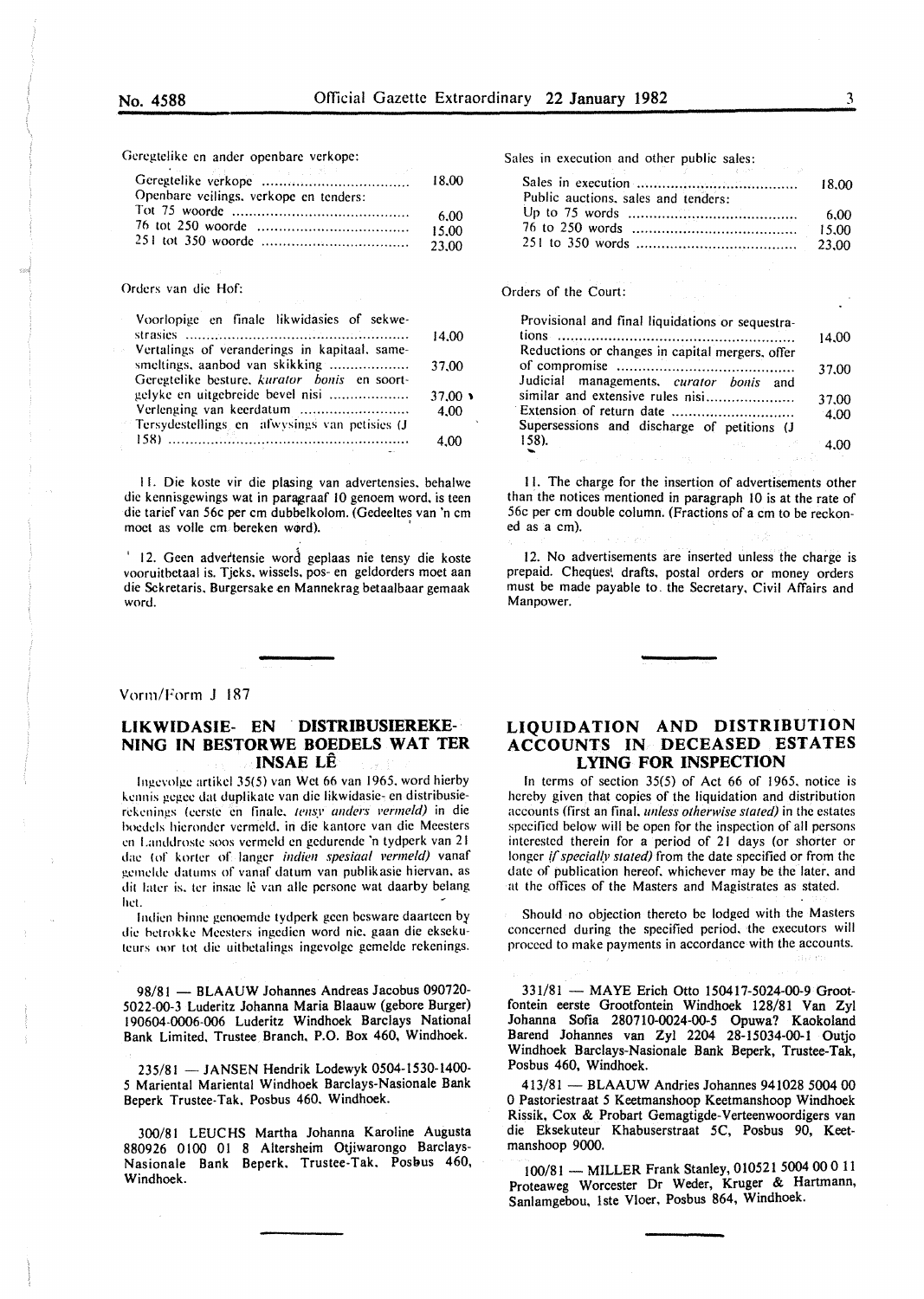Vorrn/Form J 193

## **KENNISGEWING AAN KREDITEURE IN BESTORWE BOEDELS**

Aile pcrsonc wat vorderingc het teen die boedels hieronder vermcld. word hicrby versock om hul vorderinge by die betrokke cksckuteurs en binnc 'n tydperk van 30 dae (of andcrsins soos aangedui) gerckcn vanaf die datum van publikasie hiervan in te lewer. Die inligting word verstrek in die volgorde: Bocdclnommer. familienaam en voorname. geboortcdatum. persoonsnommer. laastc datum. datum oorlcde: nagelate eggenoot(note) se name. familienaam. geboortedatum en persoonsnommer: naam en adrcs van eksekuteurs of gemagtigde agent, tydperk toegelaat vir lewering van vorderings *indien anders as 30 dae*.

503/81 - KURZ Hans Heinrich Eduard Windhoek 27-11-1907 071127-5019-208 Quelldamm Erf No 110 Kalkfeld 20-10-1981 Henriette Agnes Kurz (gebore Arnold) 12-12- 1912 Barclays-Nasionale Bank Beperk, Trustee-Tak, Posbus 460, Windhoek.

538/81 - SCHNEBEL Wilhelm Ludwig Alfred 12-11-1907 071112 5013 10 4 Bethanie 17-11-1981 Standard Bank SWA Bpk. Trustee-Tak, Posbus 2164, Windhoek 9000. 30 Days Windhoek SWA

## **NOTICE TO CREDITORS IN DECEASED ESTATES**

All persons having claims against the estates mentioned· below arc hereby called upon to lodge their claims with the executors concerned. within 30 days (or otherwise as indicated) calculated from the date of publication hereof. The information is given in the following order: Estate numer. surname and christian names, date of birth, identity number, last address, date of death: surviving spouse's names. surname date of birth and identity number: name and address of executor or authorised agent. poriod allowed for lodgement of claims *if other than 30 days.* 

532/81 - FISCHER Margarete Charlotte Elisabeth Windhoek 15-02-1889 890215-0001-00-5 Tsumeb 16-09- 1981 Barclays National Bank Limited, Trustee-Branch. P.O. Box 460, Windhoek.

 $126/81$  - DE ARAUJO, Celso Jose, 12 Augustus 1926, 260812 0100 244, Rundu, 9 Februarie 1981 Dr. Weder, Kruger & Hartmann

#### Vorm/Forrn 297

#### **NOTICE FOR ELECTION OF EXECUTORS AND/OR TUTORS.**  작품은

#### **ELECTION OF EXECUTORS AND TUTORS**

The Estates of the Persons mentioned in the subjoined Schedule being unrepresented. interested. interested parties arc hereby given notice by Masters of the Supcreme Courts of South Africa. that meetings will be held in the several Estates at the dates. times and places specified. for the purpose of selecting some Person or Persons. for approval by the respective Masters. as fit and proper to be appointed by them as Executors or Tutors. as the case may be.

Meetings in 'n town in which there is a Master's Office, will be held before the Master: elsewhere they will be held before the Magistrate.

N.B.  $-$  Items indicated by a  $*$  on the left hand side, denote the election of a Tutor: otherwise an Executor is to be elected.

a (1944), and a strong stress of the state of the state of the state of the state of the state of the state of<br>All and All and a stress of the state of the state of the state of the state of the state of the state of the

## **KENNIS VIR VERKIESING VAN EKSEKUTEURS EN/OF VOOGDE**

## **VERKIESING VAN EKSEKUTEURS EN VOOGDE**

Aangesien die Boedels van die Persone vermeld in onderstaande Bylae nie verteenwoordig is nie. word hierby deur Meesters van die Hooggeregshowe van Suid-Afrika aan helanghebbendes kennis gegee. dat byeenkomste ten opsigtc van die verskillende Boedels op die datums, tye en plekke vermeld, gehou sal word met die doel om 'n Persoon of Persone te kies vir goedkeuring deur die onderskeie Meesters as ·:.e~kik en bekwaam om deur hulle aangestel te word as Eksekuteurs of Voogde, na gelang van omstandighede.

In 'n stad waarin 'n Kantoor van ·n Meester is. word die hyeenkoms voor die Meester gehou en in ander plekke voor Jie Landdros.

L.W. - Items aan die linkerkant met 'n \* gemerk. dui aan die verkiesing van ·n Voog: andersins word ·n Eksekuteur gekies.

5/82 - PRINSLOO Jan Adriaan Paul Operateur 6/12/81 29 Jan 1982 !Ovm Windhoek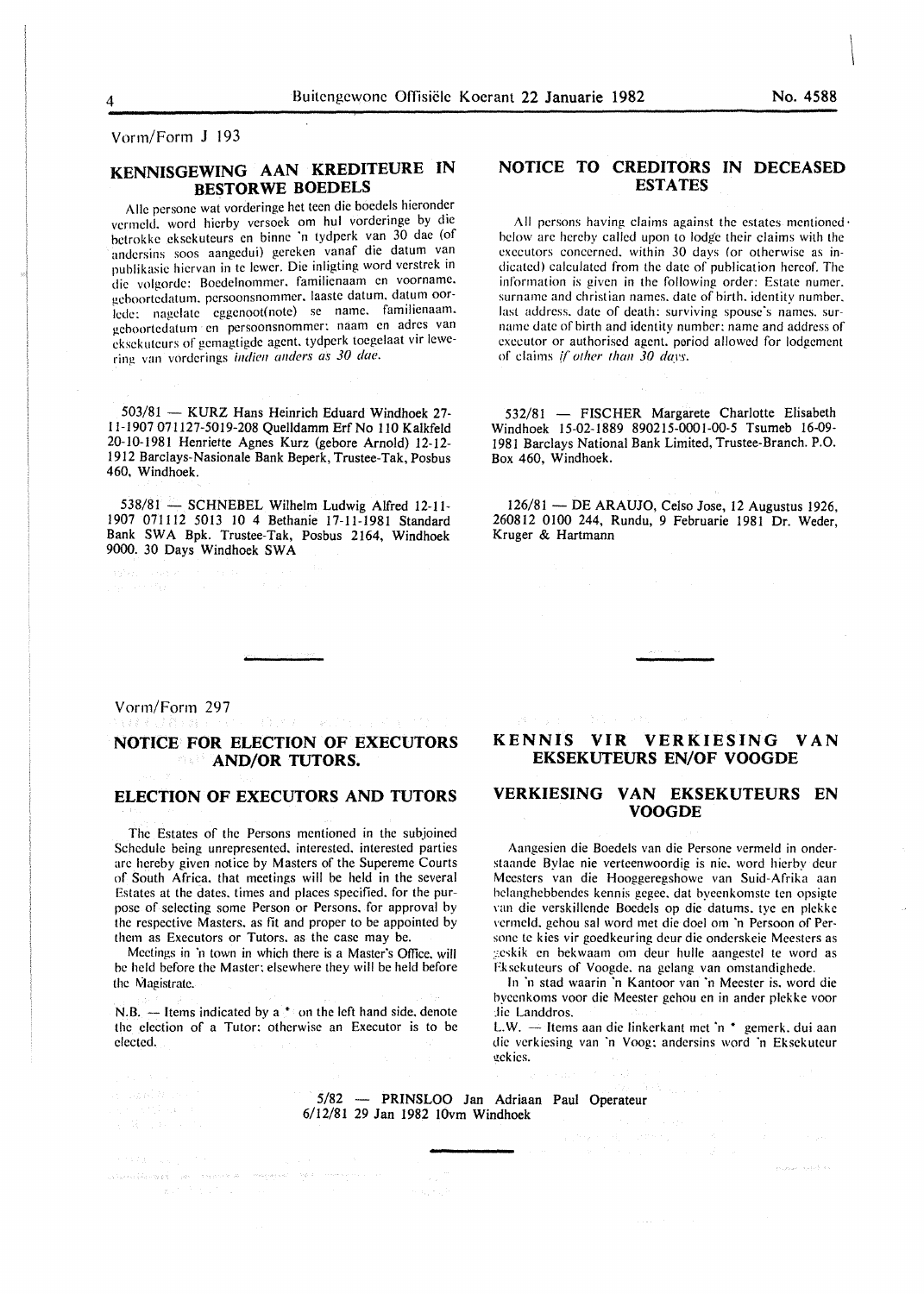#### Vorm/Form l

#### AANSTELLING VAN KURATORS EN LIKWIDATEURS EN BEWYS VAN VORDERINGS IN GESEKWESTREERDE BOEDELS OF MAATSKAPPYE IN LIKWIDASIE

Ingevolge artikels 40(3), 56(3) en 77 van die Insolvensiewet, 1936, artikels 129, 179 en 182 van die Maatskappywet, 1926 en artikels 339, 366, 375(5) (b) en 402 van die Maatskappywet, 1973, word hieby kennis gegee dat die persone hieronder vermeld as kurators of likwidateurs aangestel is, na gelang van die geval, en dat persone wat enigiets aan die boedels of maatskappye verskuldig is die skulde, tensy anders vermeld, onmiddellik by genoemde kurators of likwidateurs moet betaal. Byeenkomste van skuldeisers of kontribuante van genoemde boedels of maatskappye sal gehou word op die datums, ure en plekke hieronder vermeld vir die bewys van vorderings teen die boedels of maatskappye, vir die ontvangs van die verslae van die kurators of likwidateurs oor die sake en toestand van die boedels of maatskappye en om opdragte aan die kurators of likwidateurs uit te reik betreffende die verkoop of opvordering van gedeeltes van die boedels of bates van die maatskappye of betreffende aangeleenthede rakende die beheer daarvan.

Die besonderhede word verstrek in die volgorde: Nommer van boedel/maatskappy; naam en adres van kurator of likwidateur. en datum, uur en plek van byeenkoms en tydperk waarin skuld betaal moet word, indien dit nie onmiddellik mmoet geskied nie.

 $\gamma_{\rm{ph}}$ 

「我はやいと、気にんでんだいがく」 トゥン

### APPOINTMENT OF TRUSTEES AND LIQUIDATORS AND PROOF OF CLAIMS IN SEQUESTRATED ESTATES OR COMPANIES BEING WOUND UP

Pursuant to sections 40(3), 56(3) and 77 of the Insolvency Act, 1936, sections 129, 179 and 182 of the Companies Act, 1973, notice is hereby given that the persons mentioned below have been appointed trustees or liquidators, as the case may be and the persons indebted to the estates or companies are required to pay their debts to them forthwith unless otherwise indicated.

Meetings of creditors or contributories of the said estates or companies will be held on the dates and at the times and places mentioned below, for proof of claims against. the states or companies will be held on the dates and at the tomes and places mentioned below, for proof of claims against the estates or companies, for the purpose of receiving the trustees' of liquidators' reports as to the affairs and conditions of the estates or companies and for giving the trustees or liquidators directions concerning the sale or recovery of any parts of the estates or assets of the companies or concerning any matter relating to the administration thereof.

The particulars are given in the following order: Number of estate/company; name and description of estate/company; name and address of trustee or liquidator and date, hour and place of meeting and period within which debt must be paid, if this is not to be done forthwith. stera.

93 (2011) Sayard

 $W27/81 - M \dot{M}$  Investments (PTY) Ltd Dr. O F C Herrigel c/o Security Trust SWA (Pty) Ltd P.O. Box 3599 Windhoek 9000

网络复产业

#### Vorm/Form 2

### BYEENKOMS VAN SKULDEISERS IN GESEKWESTREERDE BOEDELS OF MAAT-SKAPPYE IN LIKWIDASIE

医骨下的 有效率

and the commands to the Ver

- 路 - 九春

Ingevolge artikels 41 en 42 van die Insolvensiewet, 1936, artikels 179 en 182 van die Maatskappywet. 1926, en ar-<br>tikels 339 en 336 van die Maatskappywel, 1973, word hierby kennis gegee dat 'n byeenkoms \:an skuldeisers in die gesekwestreerde boedels of maatskappye in likwidasie hieronder vermeld. gehou sal word met aanduiding van die nommer van boedel/maatskappy; die naam en beskrywing van boedel/maatskappy; die datum, uur en plek van byeenkoms en die doe! van byeenkoms.

In 'n plek waarin 'n kantoor van 'n Meester is, word die byeenkoms voor die Meester gehou en in ander plekke voor die Landdros.

فهجمها والمتاحي والمعروف المعاهوم وسيتمر والموارث والتناول

ing in

#### KEN TELEVISION DIA TRELATION TERRITORIA

#### MEETING OF CREDITORS SEQUESTRATED ESTATES COMPANIES BEING WOUND UP IN OR

Pursuant to sections 41 and 42 of the Insolvency Act, 1936, sections 179 and 182 of the Companies Act, 1926, and sections 339 and 366 of the Companies Act, 1973, notice is hereby given that a meeting of creditors will be held in the sequestrated estate or companies being wound op mentioned below, indicating the number of estate/company; the name and description of estate/company; the date, hour and place of meeting and the purpose of meeting.

Meetings in 'n place in which there is ' Master's Office, will be held before the Master; elsewhere they will be held before the Magistrate.

contained in the section of the court of ender perducted ender

**Service** Service

The part production of the product of the

医三氯化铁 法处理的 医胸骨的 化三氯 a a shekarar 1990<br>Ang mga barangay

W5/81 - BEUKES Gert 10 Februarie 1982 10h00 by die Meester van die Hooggeregshof Windhoek Spesiale Vergadering om verdere eise te bewys. F.M. Oehl Posbus 3 138 Windhoek.